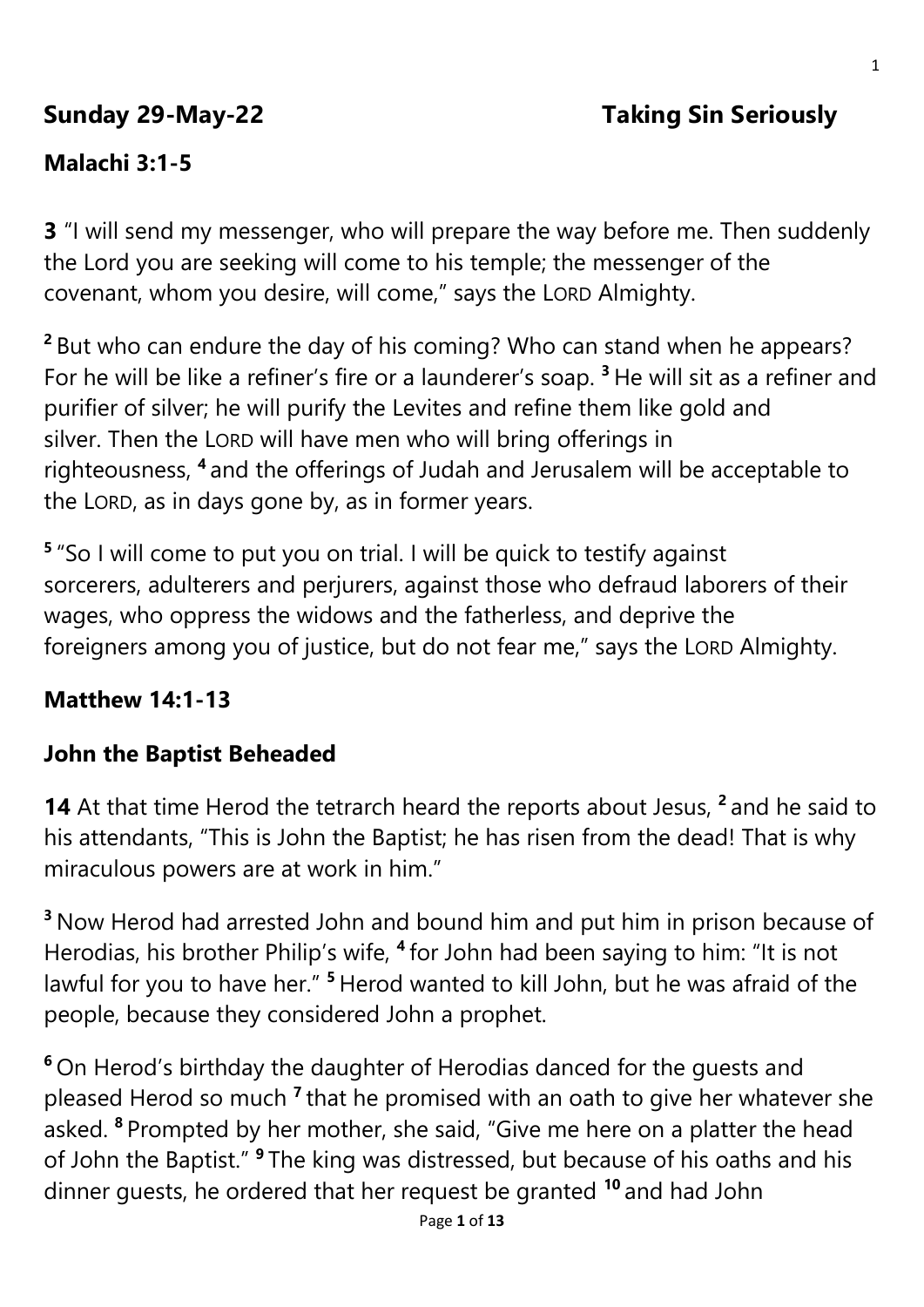beheaded in the prison. **<sup>11</sup>** His head was brought in on a platter and given to the girl, who carried it to her mother. **<sup>12</sup>** John's disciples came and took his body and buried it. Then they went and told Jesus.

**<sup>13</sup>** When Jesus heard what had happened, he withdrew by boat privately to a solitary place. Hearing of this, the crowds followed him on foot from the towns.

## **Sermon: Taking Sin Seriously**

Please have your Bibles opened at Matthew chapter 14.

Let me **ask God give us His understanding before we look at this passage together** Let's pray…

#### **Context**

- Just to **get** the **context**
- In the last few weeks, we have been looking at **Jesus** telling **parables** (*earthly stories with a heavenly meaning*) – **stories** that tell us a **truth** about the **Kingdom of Heaven** and about **God** and about His Son, **Jesus**

#### [Slide 1-Kingdom of Heaven]



- What we've **learnt** is that the **Kingdom of Heaven**
	- o Is a kingdom **worth belonging to**
	- o It's the most **treasured possession** we can have
	- o It's **worth** selling and **giving up everything** to be part of it
	- o It's like owning the **most valuable pearl**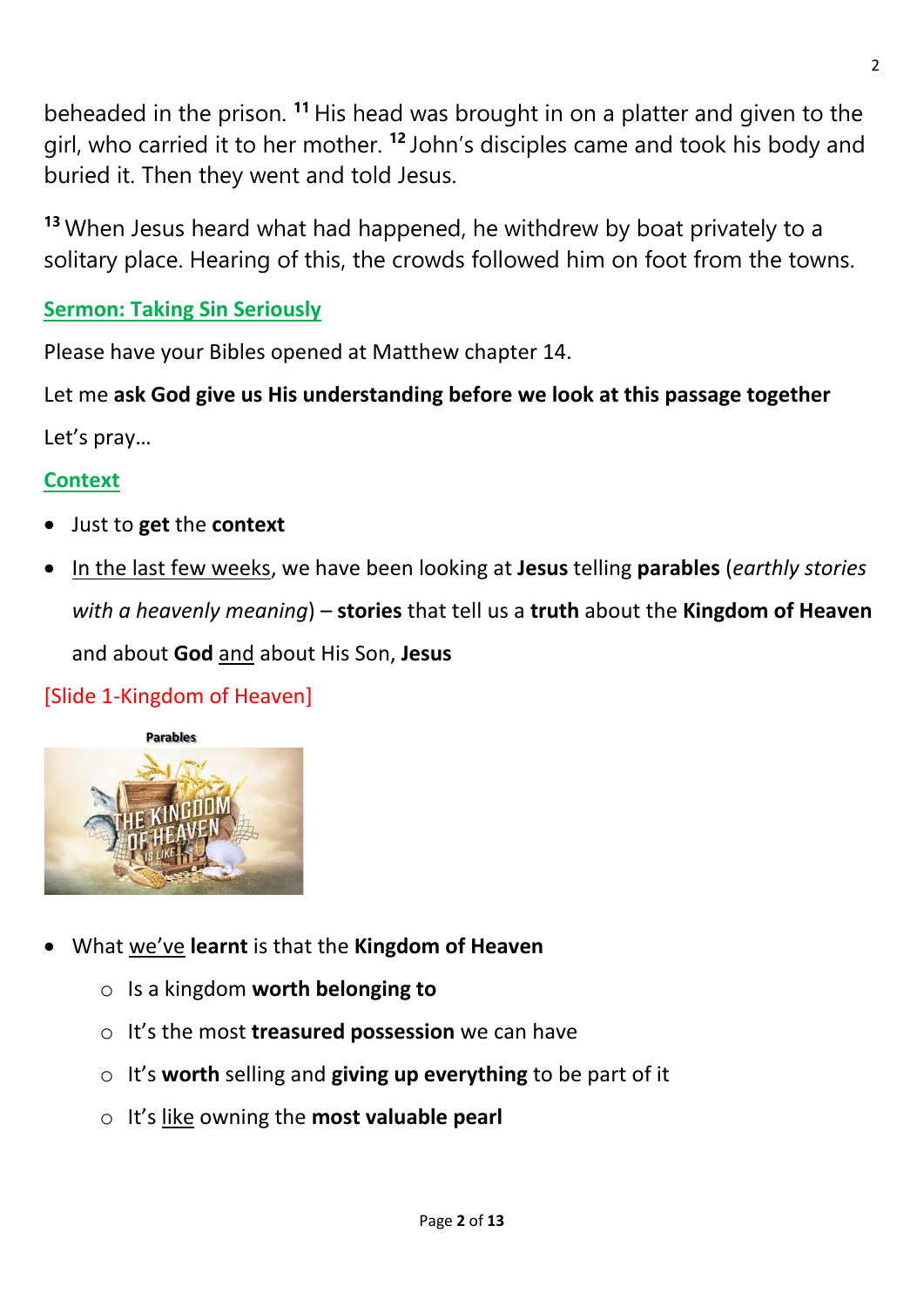- o We've learnt that **Jesus is the King** of this Kingdom **and He invites all to come and be part of it**
- o And for those who believe in Jesus the most **glorious** place called **Heaven awaits**
- As we hit **chapter 14** we come across a very **different Kingdom**
- A **Kingdom** run by the **Herod family**

## [Slide 2-Herod Kingdom]



- Herod's Kingdom began with **King Herod the Great** He was the King Herod who had all **the baby boys killed at the time of Jesus' birth** (Luke 1-2, Matthew 2)
- When Herod the Great died His Kingdom was **divided** into **four parts and given to his family:**
	- o One part to his son called **Archelaus** who ruled **Judea, Samaria and Idumea** (white)
	- o One part to his son called **Herod Antipas (aka Herod the Tetrarch)** who ruled **Galilee and Perea** (grey)
	- o One part to his son called **Philip** who ruled **Ituraea and Trac-hon-itis** (brown)
	- o And one part to his sister **Salome I** who ruled cities of **Ashdod and Ashkelon** on the west coast – and the **region north of Jericho** – and also **Roman Syria** – north west of Galilee (not shown on the map)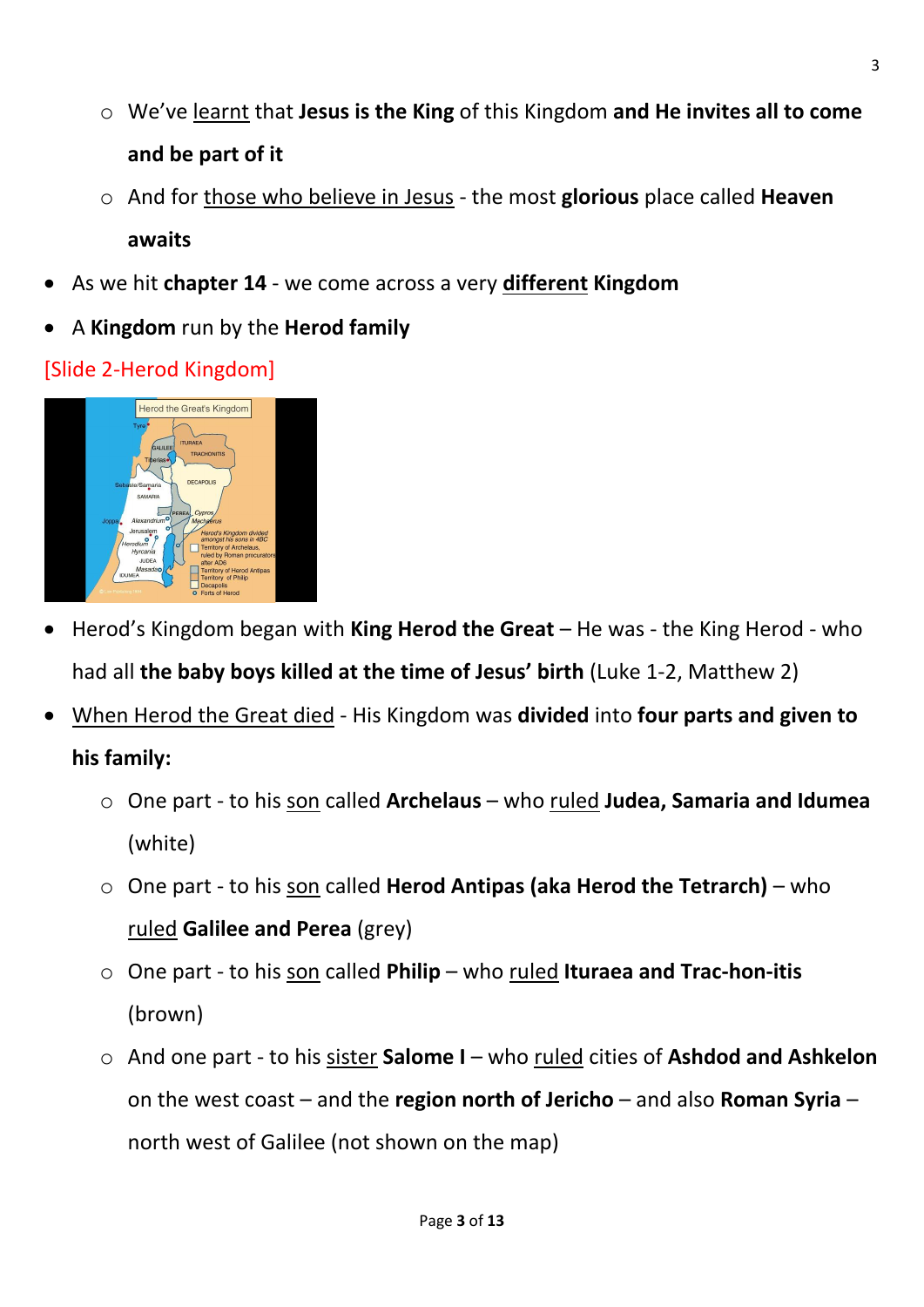- The Herod Kingdom is **a kingdom** full of **corruption**, **murder**, **intrigue** and **incestuous** and **promiscuous relationships** – it's *Home and Away on steroids*
- And in God's sovereignty various **members of Herod the Great's family** sons, daughters, grandchildren – all **play significant roles** in the lives of **Jesus, John the Baptist and some of Jesus disciples** – including **Peter, Paul and James**
- In God's sovereignty God even uses the "badness" and "corruption" of Herod's family to achieve His purposes!
- Now the Herod we are dealing with here in Matthew chapter 14 is **Herod Antipas** also known as **Herod the Tetrarch** [tetrarch means ruler of a fourth part) – this Herod is the ruler of Galilee and Perea (grey bit)

## **Conscience Disturbed (Matthew 14:1-2)**

- As we pick up the story in Matthew chapter 14 verse  $1 -$  we see Herod has heard reports about what Jesus was doing – **His miracles, His power and His teaching** – but Herod thinks that **John the Baptist** – who he has had killed – **has somehow risen from the dead!**
- We'll see how **John the Baptist was killed** in a minute
- But why would **Herod think John has risen from the dead**?
- Well his **conscience** has been **disturbed** because he **feels guilty** for having had John killed
- What is our **conscience** anyway?

## [Slide 3-Conscience]

• The **Greek word used** in the **Bible** for conscience (*syneidēsis*) means – *the inner unseen part of us connected to our soul - which distinguishes between what is morally good and morally bad – and our conscience (if not suppressed or ignored)*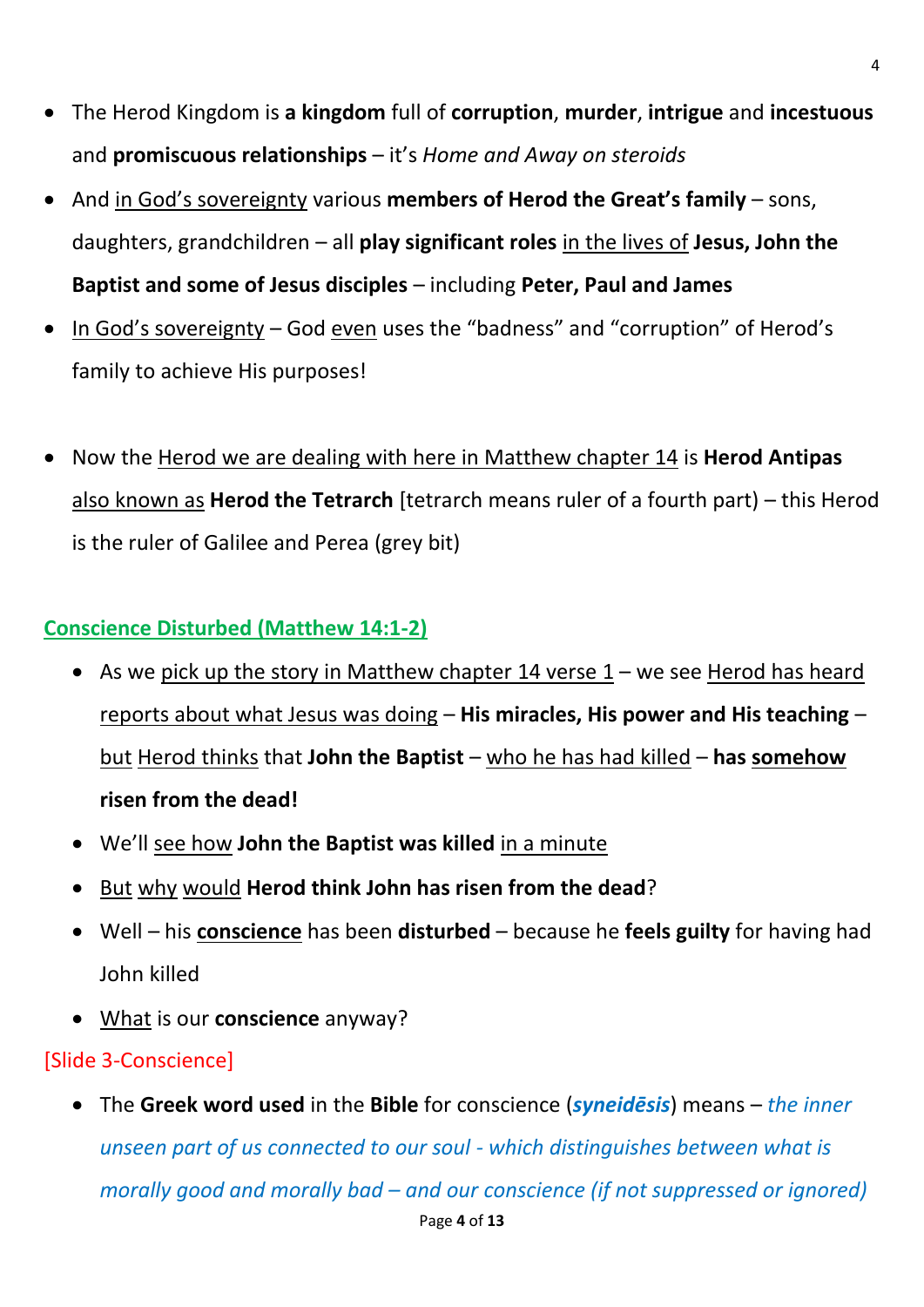*prompts us to do good and shun bad, and helps us to commend what is good, and condemn what is bad.*

- The **source of the Greek word**: literally means "*to see in one's mind with one-self*" – so we could say it means "*to see or be aware of what is going on inside ourselves*"
- **Dictionary definition**: *a person's moral sense of right and wrong, viewed as acting as a guide to one's behaviour.*
- We all have a conscience (according to the Apostle Paul in Rom 2:15 *the work of God's law is written on our hearts*)
- However we can **suppress or ignore** our conscience and then **make wrong choices that disobey God's rules and commands** – which is sin
- But sometimes we can't **suppress our conscience** forever (*example of library book from Rev Dr Peter Marshall*)
- Having a conscience also explains why **people confess to murder** 25 years later – when they can no longer **live with the guilt anymore**!

#### **John takes sin seriously (Matthew 14:3-13)**

• Back to Herod then and Matthew explains why Herod's conscience is troubling **him**

#### [Slide 4-Family Tree]

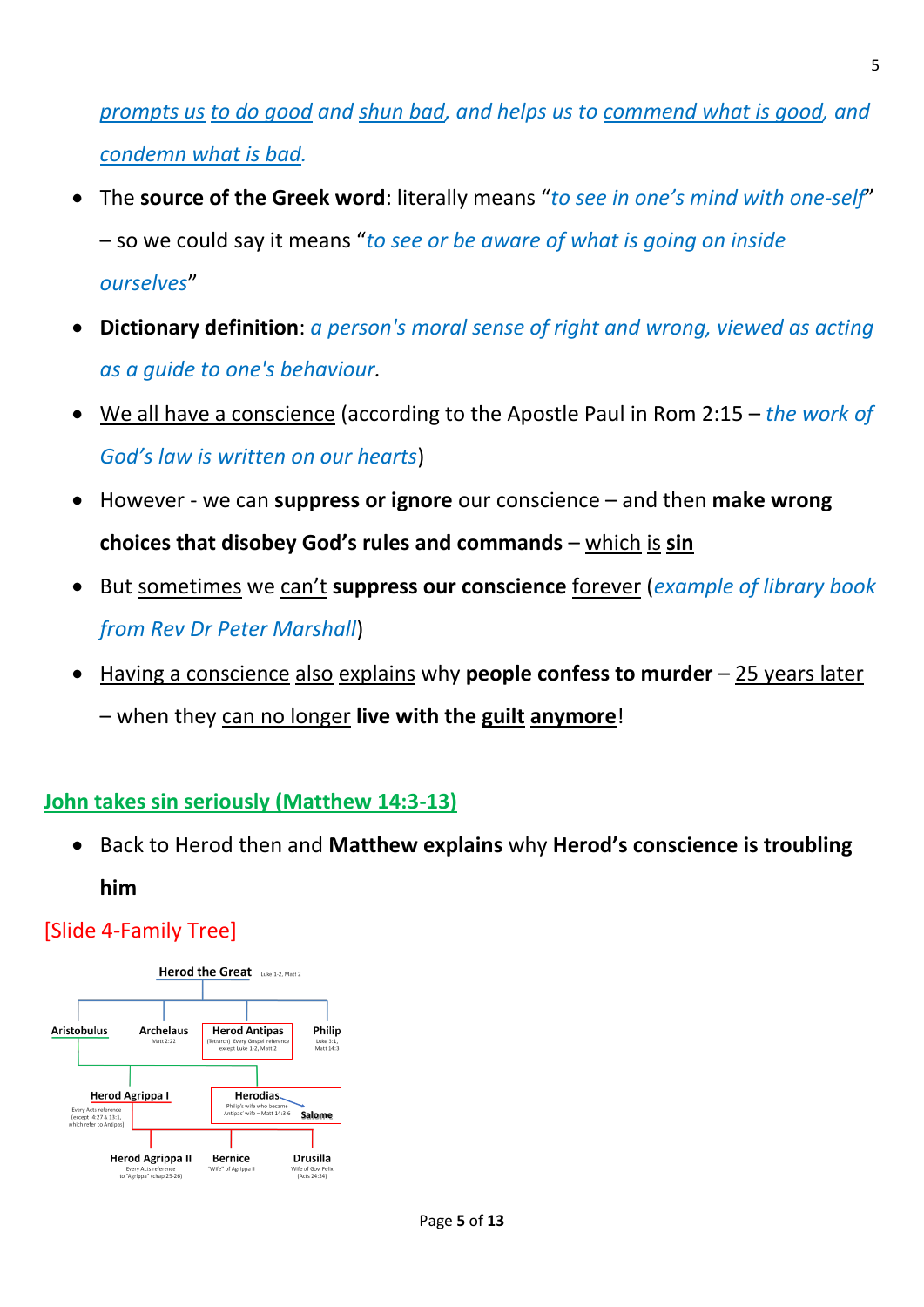- **Herod** had **eloped** with **Herodias**, the wife of his brother, Philip; divorcing his own wife and sending her back to her father, the King of Petra.
- Herodias was not only the wife of Herod's brother Philip but also **daughter of Herod's half-brother, Aristobulus**
- See v4 **John had confronted Herod and Herodias about their unlawful union** (Exodus 20:12; Lev 18:16; 20:21) – saying to Herod "*it is not lawful for you to have her*" – in fact in the Greek – it means **John** was **continually saying it to him** – like a broken record
- 60. Herod wanted to kill John (v5) because John took Herod's sin seriously and also because John's constant reminder of this sin had really got up Herodias' **nose** and **she had a grudge against John** –
- But **Herod** was also **mindful that John was popular with the people** and feared that if he killed John, the **people might rebel** and cause him problems in His kingdom – so **Herod had John arrested** and **put** in **prison** instead of killing him [Slide 5-Dancing]



- But Herod underestimated Herodias' intense hatred of John and she seized her opportunity at Herod's birthday party – see v6
- V6-V7 **Herodias arranged for her daughter Salome to dance a seductive dance in front of Herod and his guests** – knowing that Herod full of drink and sexually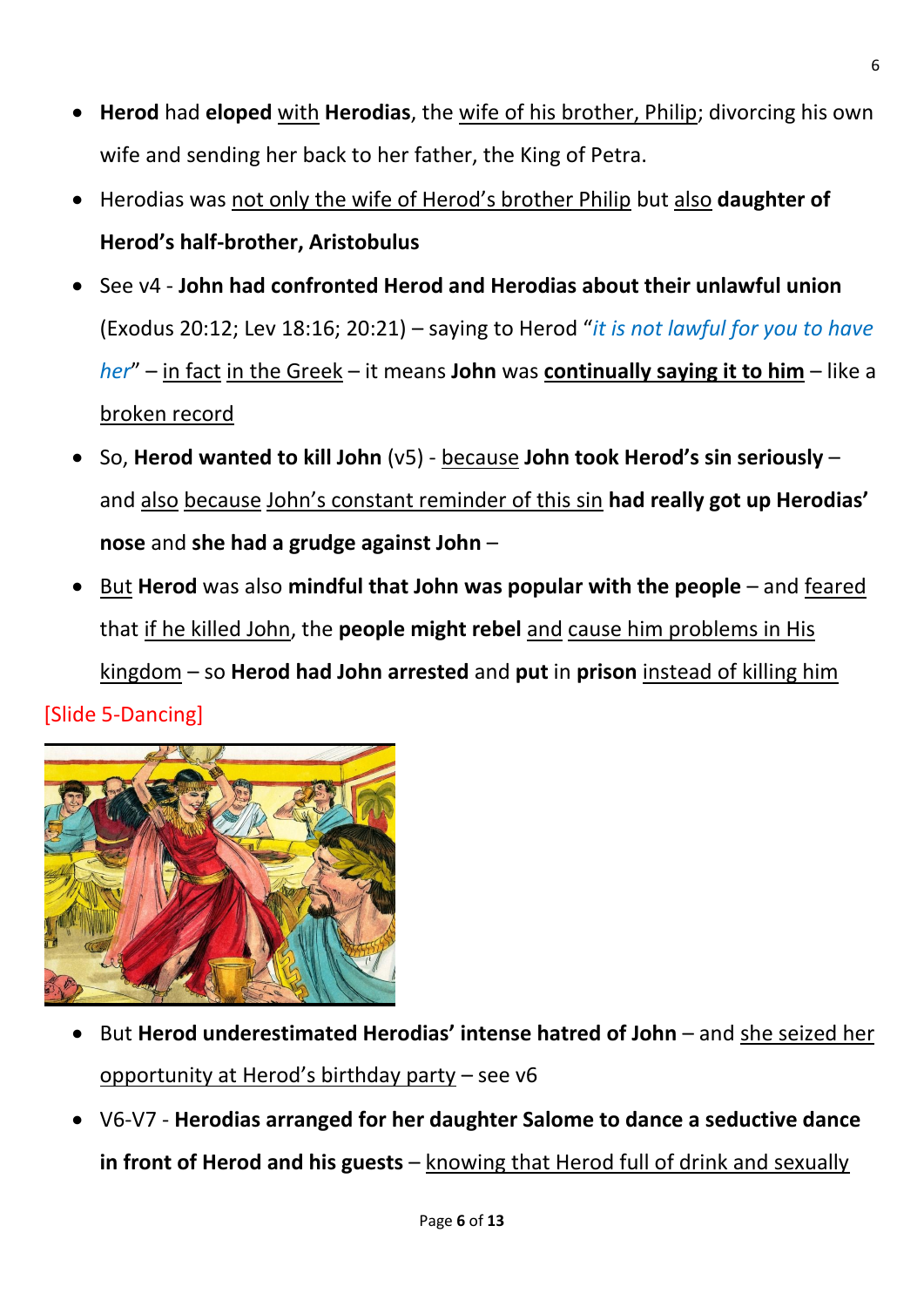#### aroused – would foolishly make an oath promising to give Salome **whatever she**

#### **asked**

[Slide 6-Head]



- That played right into Herodias hands v8 and **she prompted Salome to ask for John's head on a platter**
- V9 Herod is in a bind he **doesn't want to lose face** in front of his mates so he  **agrees to Salome's request** and **John is beheaded in prison** ( $v10$ ) – and **John's head is delivered on a platter to Salome** and then onto Herodias (v11)

#### Application

• What can we learn from this – this morning?

#### [Slide 7 – Application]

- **Herod pleased** himself and pleased Herodias **rather than pleasing God and keeping God's rules.** What about us? – Jesus says in the Sermon on the Mount – *anyone who lusts after someone has committed adultery in their heart* (Matt 5:28) – Jesus also says - that *if our eye or hand causes us to sin – pluck it out* (Matt 5:29- 30) – in other words **we are to do all we can to avoid falling into sin** – either by removing the temptation  $-$  or by staying away from the temptation
- **We are to please God ahead of pleasing ourselves and others**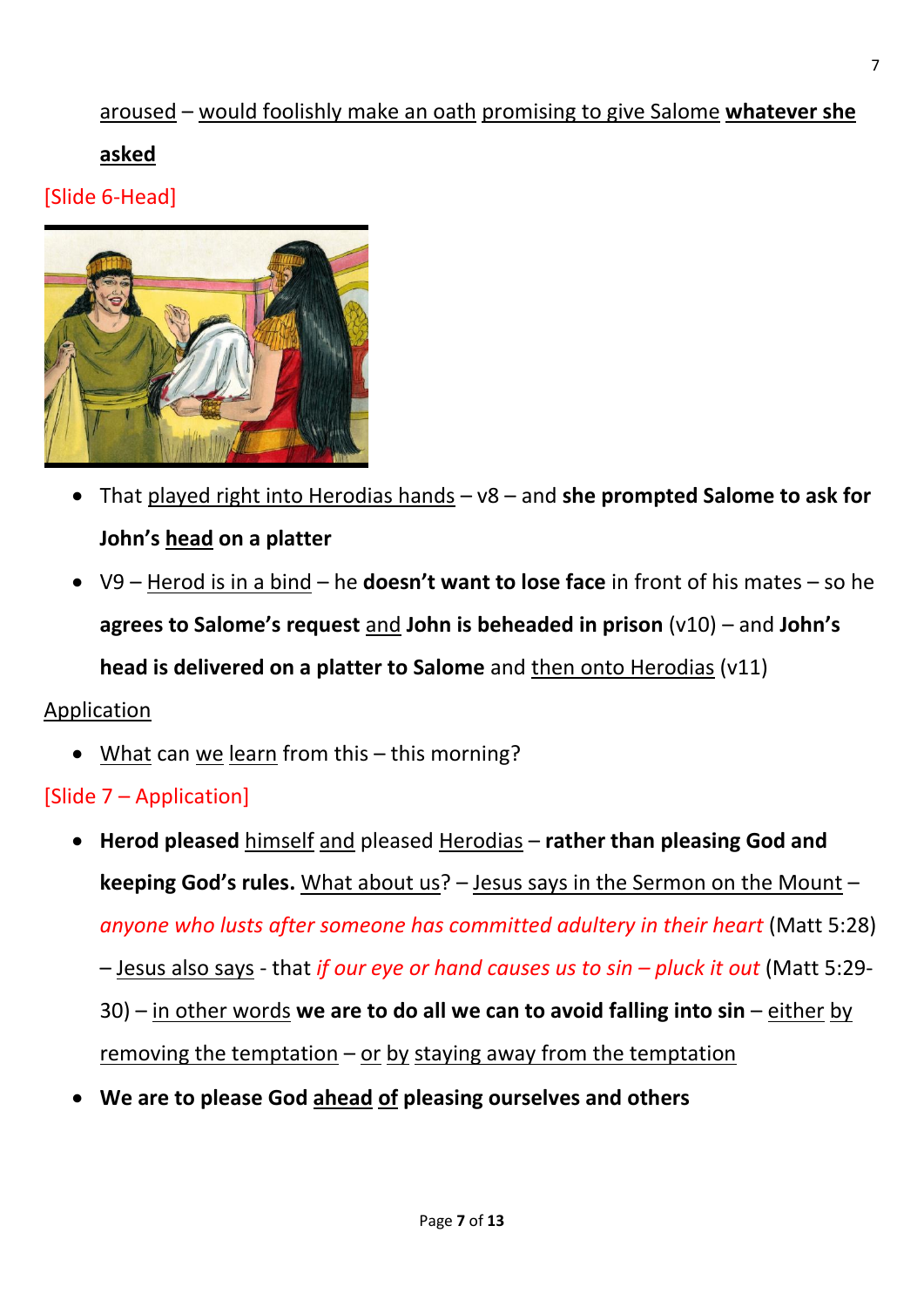- Also **Herod feared** the people and feared Herodias and **feared** being embarrassed in front of his mates - **rather than fearing God** and **doing what God commands**. What about us? Do we **have a reverent fear of God – always wanting to obey Him** – not wanting to displease Him?
- **Herod** also made a **foolish oath** we can never **promise someone that we will do anything they ask** or **give them anything they ask** – what if they ask for something that is against God's will and against God's rules. Or what happens if we make a promise and then have to break it due to some unforeseen circumstances or because we never really meant to keep the promise in the first place. **What happens to our credibility and our reputation**?
- Try breaking a promise to a child they won't forget it in a hurry! Again, **Jesus warns in the Sermon on the Mount** – *to not swear an oath – but to simply say Yes or No* (Matt 5:33-37)
- What foolish **oaths or promises** are we making?
- One more thing we can learn here **Herod and Herodias killed the person pointing out their sin** (namely John). If we ignore or avoid the person who is pointing out our sin – it's not going to take away our guilty conscience or fix our **sin is it**? – neither will ignoring our sin and burying our head in the sand **- only repenting and saying a heartfelt sorry to God** – and **believing Jesus forgives our sins - can fix our sin!**

#### **God takes sin seriously (Malachi 3:1-5)**

• **John took sin seriously** – and it **cost him his life** – but **John wanted to please God** and not Herod and Herodias – **John was very courageous to do that** – standing up against someone in power – is not easy – and often doesn't end well – **but John – God' p oph t - took his obedience to God very seriously**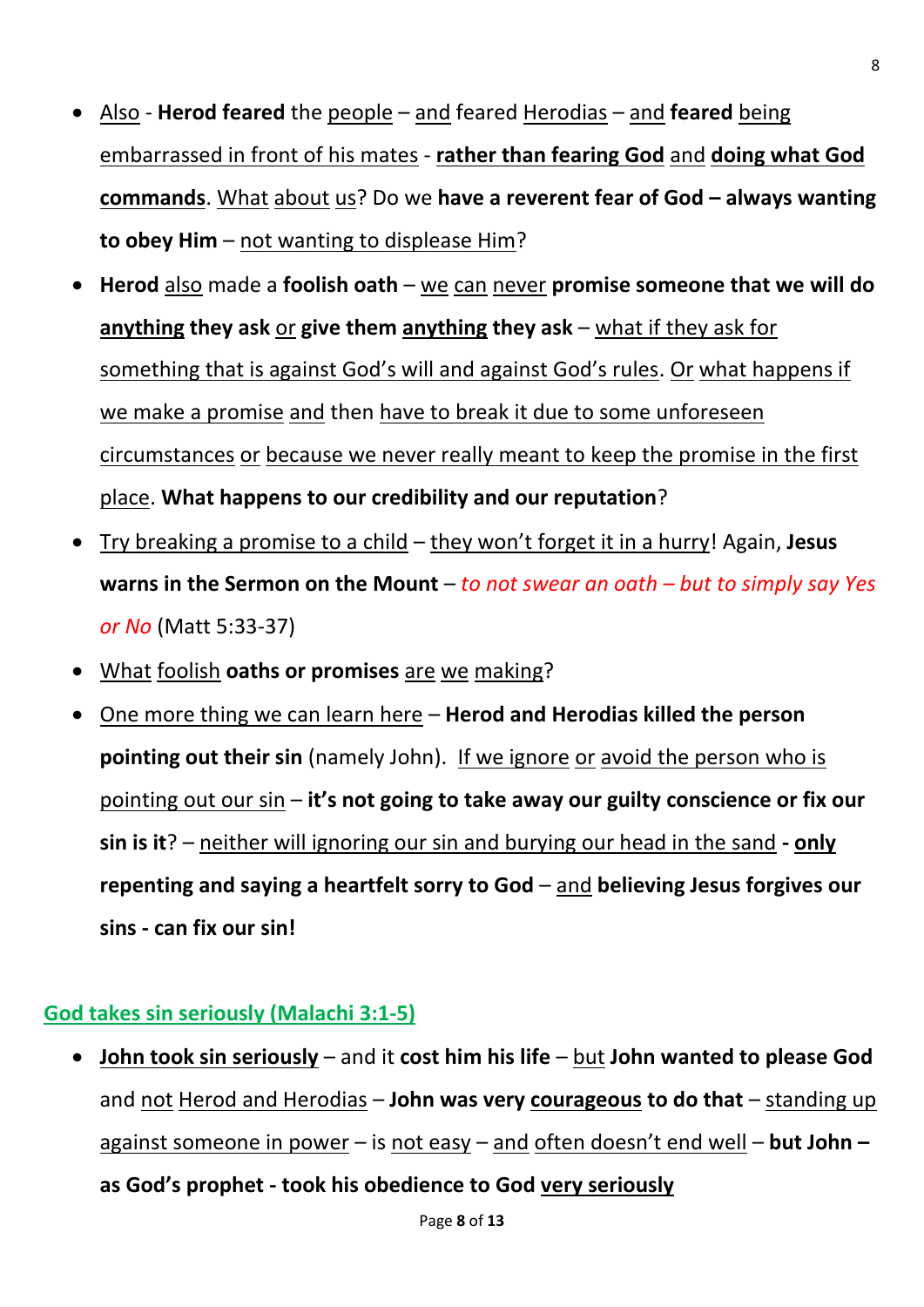• And that's because **God takes sin seriously**

[Slide 7 – Good takes sin seriously]

- In fact **God** cannot **tolerate sin**
	- o King David in Psalm 5:4-5 says this about God: *For you are not a God who is pleased with wickedness; with you, evil people are not welcome. The arrogant cannot stand in your presence. You hate all who do wrong;*
	- o Isaiah 6:3 says: "*Holy, holy, holy is the LORD Almighty; the whole earth is full of his glory*."
	- o Isaiah 59:2 says: "*our iniquities (sins) have separated us from God; and caused Him to hide His face from us*"
	- o And Habakkuk 1:13 says: "*God's eyes are too pure to look on evil; God cannot tolerate wrongdoing*"
	- o And the Apostle Paul says: "*for all have sinned and fall short of the glory of God*" (Romans 3:23) and that the "*the wages of sin is death…*" (Romans 6:23)
- From all of that it's clear that **God is holy and perfect** and **we** are **not holy** and we are **sinful**.
- God took sin so seriously that in our OT passage from Malachi 3 [if please turn there now] – In Malachi 3 - **God promised to send 2 messengers** (He made this promise 400 years before John and Jesus were even born)

[Slide 9-Two Messengers]

- The **first messenger** referred to in **Malachi 3:1** is **John the Baptist** he was to **prepare the way for the second messenger** and **call people to repent of their sins**
- Malachi 3:1 also says it is the Lord Himself who will come as the second messenger and **He will be a messenger of a new covenant** (*a new way that God will deal with*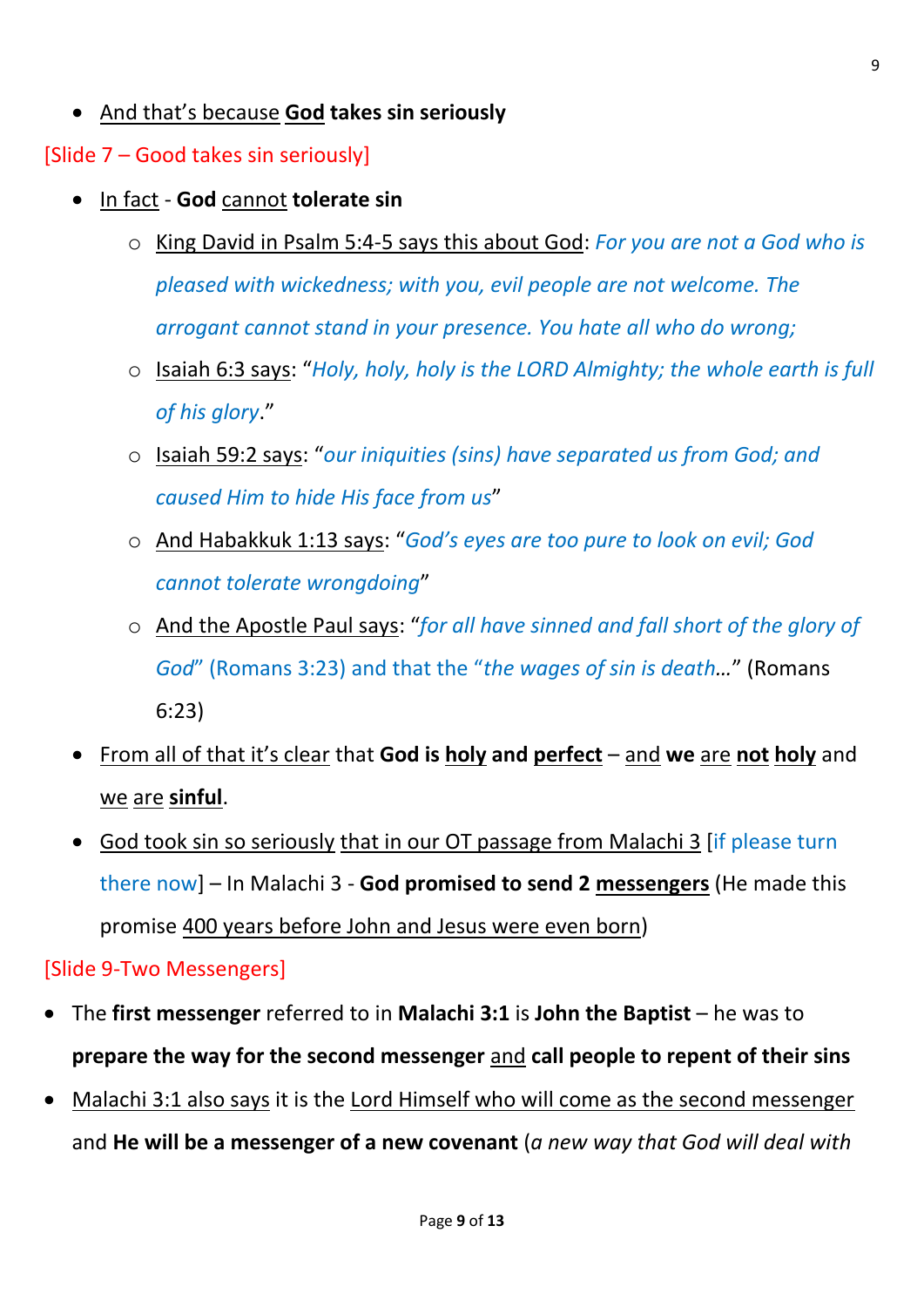*sin – instead of endless sacrifices – This second messenger will bring a once and for all sacrifice*). **That second messenger is of course Jesus**.

- Malachi 3:1 also says this second messenger Jesus **will come to His temple**. And of course, Jesus comes to His temple in several ways: Jesus is presented at the temple as a **baby**; also, when **aged 12** he talks to the teachers of the law in the temple; and also, when He **clears out the temple** from all the people trading. In fact, Jesus says **His body - IS the temple of God.**
- Malachi 3:2-5 describes the second messenger Jesus as **a launderer, refiner and purifier**. All methods of cleaning away the "dirt of sin" – which Jesus did by taking our sin upon Himself on a cruel cross
- But also, v5 says **- Jesus will also come again - to put people on trial to judge people of their sin** – and condemn them if they haven't repented of it.
- This passage from Malachi 3:1-5 relates closely to what we've seen Matthew 14:1-13 in the following ways:
	- o Both messengers from Malachi are **on view in Matthew 14 John and Jesus**
	- o Both messengers fulfil their roles described in Malachi; **John prepares the way for Jesus by calling people to repent** (e.g., Herod and Herodias); and **Jesus will be the one to take away the sin of all who believe in Him**
	- $\circ$  God takes sin seriously in Malachi that's why He sent John to prepare people to meet Jesus by calling them to repent – **John took his job seriously**  – and he stood up to the sin of Herod and Herodias **– and it even cost him his life!**
	- $\circ$  God takes sin seriously in Malachi that's why He sent Jesus on a cleansing mission to clean sin – **Jesus took that mission seriously** – and He stood up to the sin of the Pharisees and others – and **got killed for it**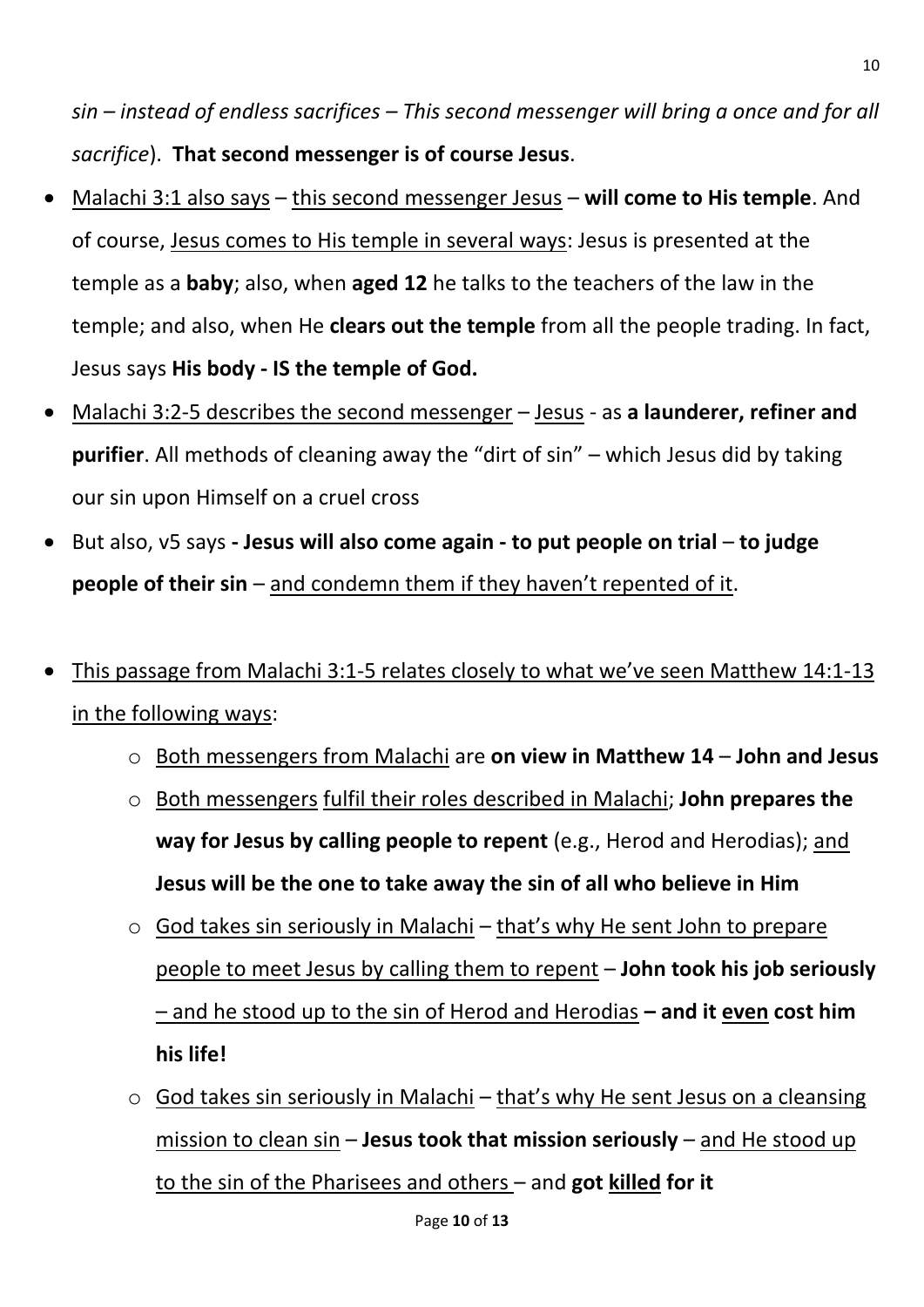$\circ$  Also - **Herod's family were heavily involved in the death of John and Jesus**  $-$  and they might think they can get away with it  $-$  but they can't  $-$  and besides it was all part of God's plan to fix the punishment for sin – **that's** God's amazing sovereignty over all things!

#### Application

### [Slide 10-Application]

- What can we **learn** from this?
- There are **consequences** for sin
- Herod and Herodias might have thought they have got away with it by killing John but **there are always consequences** – Herod's family is totally dysfunctional
- A few years later in 39AD **Herod's nephew Agrippa I** brought several accusations to the Roman Emperor Caligula – **saying that Herod was plotting against the previous emperor Tiberius and now plotting against the current Emperor Caligula** – and **so Herod was exiled to Saul (France).** Emperor Caligula offered for Herodias to retain her property – **but she chose to go into exile with Herod**
- Sin always has **consequences**
	- o **if we lie** we keep having to lie to cover up the first one and we need a good memory to keep the lies covered up
	- o **if we cheat on our partner** there are **consequences** for us for them for our children – our extended family – and those consequences keep going throughout our lives
	- o **if we steal from the company we work for**  we lose our job we may go to jail – we may not can't get another job – we may lose our marriage – no one will trust us again – and so on...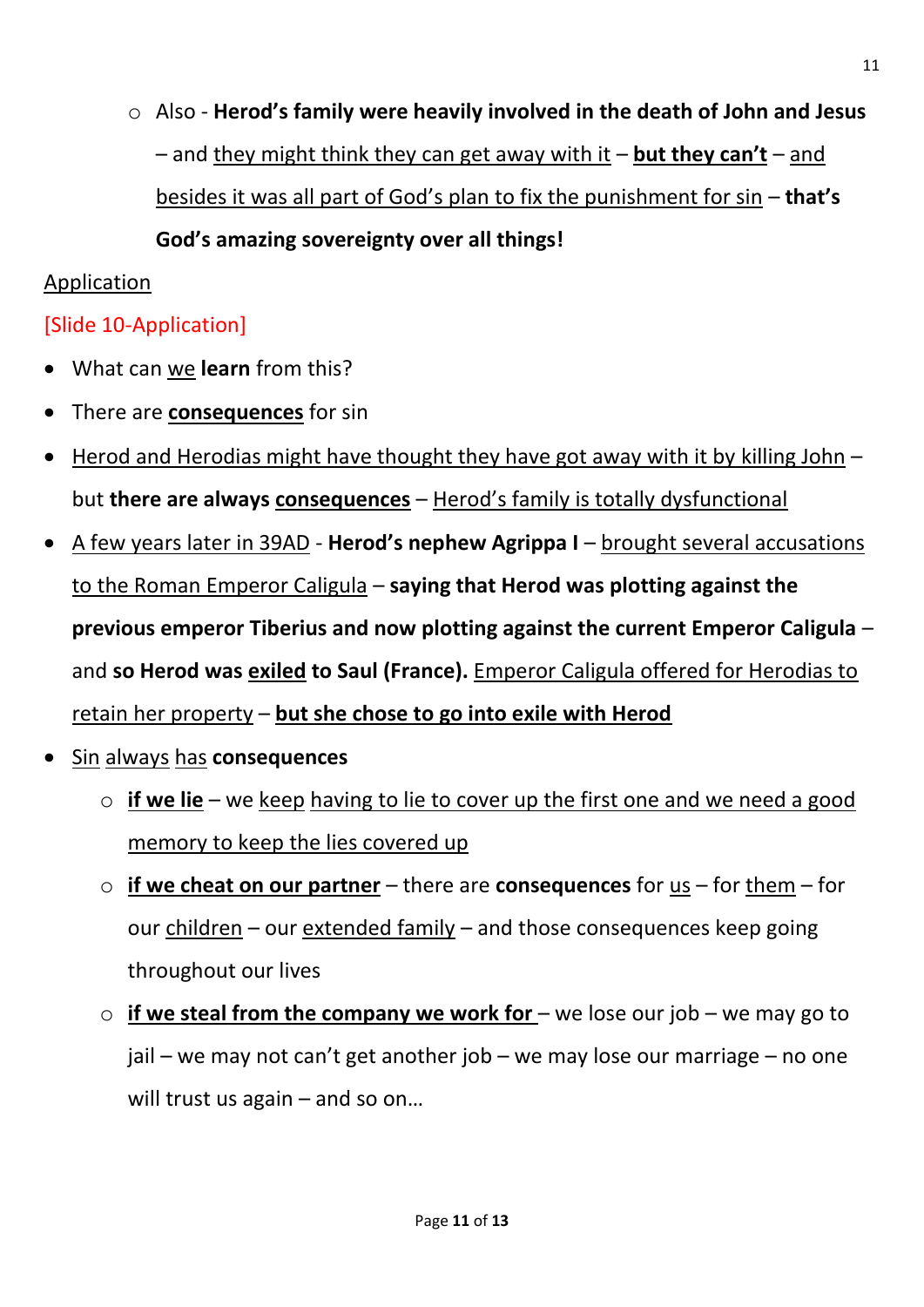- Not only are there consequences for our sins in this life **ultimately** as Malachi points out - **all of us have to face judgment one day**. John 5:27 says - *God the Father has given His Son Jesus – the authority to judge everyone* (John 5:27)
- Jesus will return to judge all people there's no escape
	- o Jesus says in John 5:24: *Very truly I tell you, whoever hears my word and believes him who sent me has eternal life and will not be judged but has crossed over from death to life*
	- o On the other hand Jesus also says those who don't believe **are condemned** (John 3:18) – just like the weeds and the bad fish in Jesus' parables – **those**  who don't believe will be thrown in the fire of Hell

#### **Our Response**

• What will our **response** be to this – this morning?

#### [Slide 11-Response]

- **•** 1<sup>st</sup> are we taking sin seriously and obeying God's word like John and Jesus did?
- 2<sup>nd</sup> we must **search our hearts** examine our conscience can we join King David from Psalm 139:24 and ask God to *see if there is any offensive way in us and lead us, in the way everlasting?*
- And will we **repent of our sin** as both Jesus and John called peopled to do
	- o Matthew 3:2 (John says) Repent, for the kingdom of heaven has come near.
	- o Matthew 4:17 (Jesus says) Repent, for the kingdom of heaven has come near.
	- o The way we repent is described in 1 John 1:9-10: *If we confess our sins, God is faithful and just and will forgive us our sins and purify us from all*